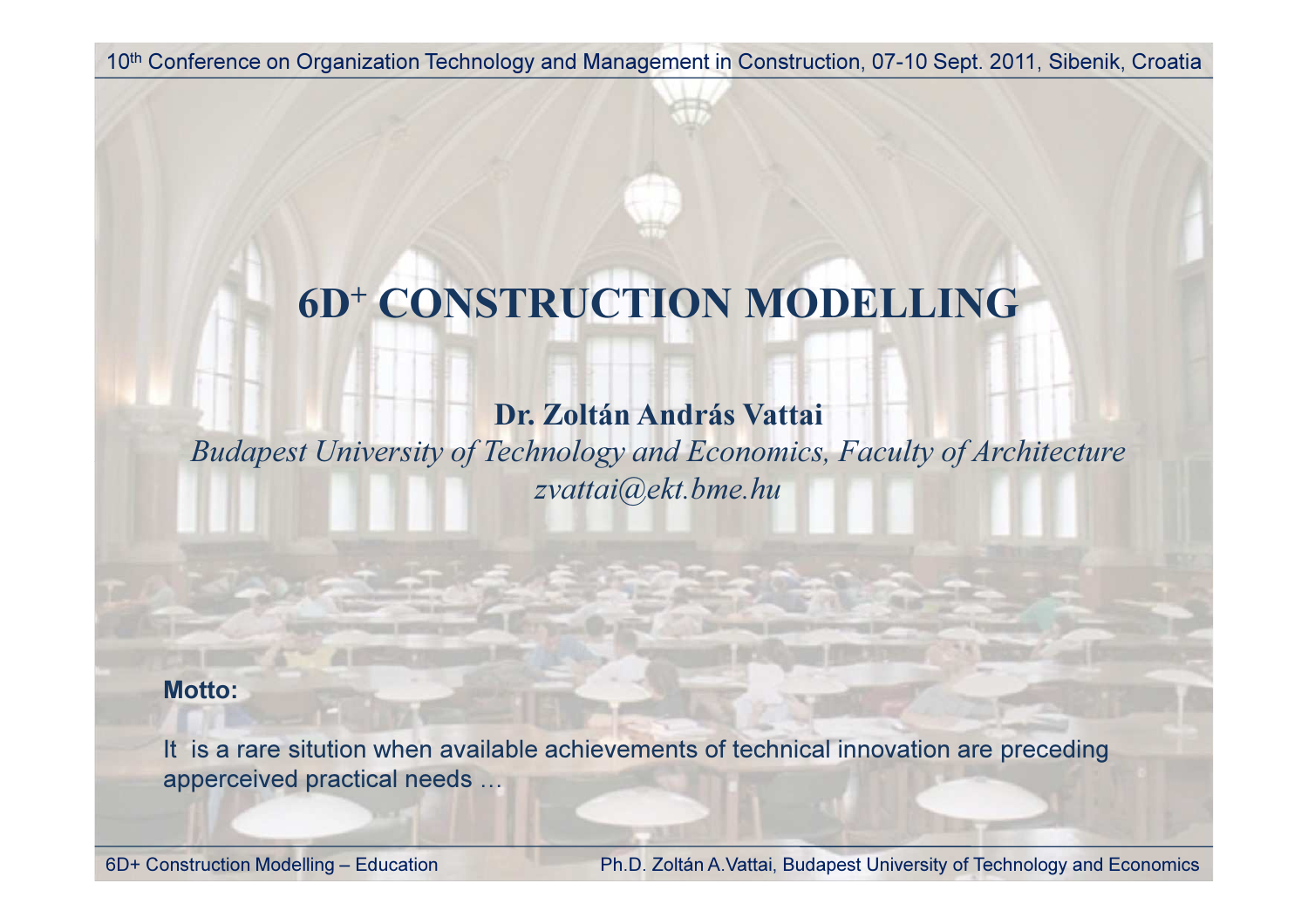## Some Linguistics - I

| Mock-up:<br>(Maquette) | A scaled static design or replica of a thing or of a device<br>for presentation purposes                                                                                |
|------------------------|-------------------------------------------------------------------------------------------------------------------------------------------------------------------------|
| <b>Modelling:</b>      | Analyzing behaviour of a system or of a phenomenon with<br>main emphasis on its inner transformation mechanism                                                          |
| <b>Simulation:</b>     | Imitating behaviour of a system or of a phenomenon with<br>main emphasis on its output or on its performance                                                            |
| <b>Animation:</b>      | A kind of presentation technique for creating illusion of<br>motion or of spatial extent by displaying sequences of<br>static images slightly differing from each other |
| <b>Visualization:</b>  | To make something visible, displaying                                                                                                                                   |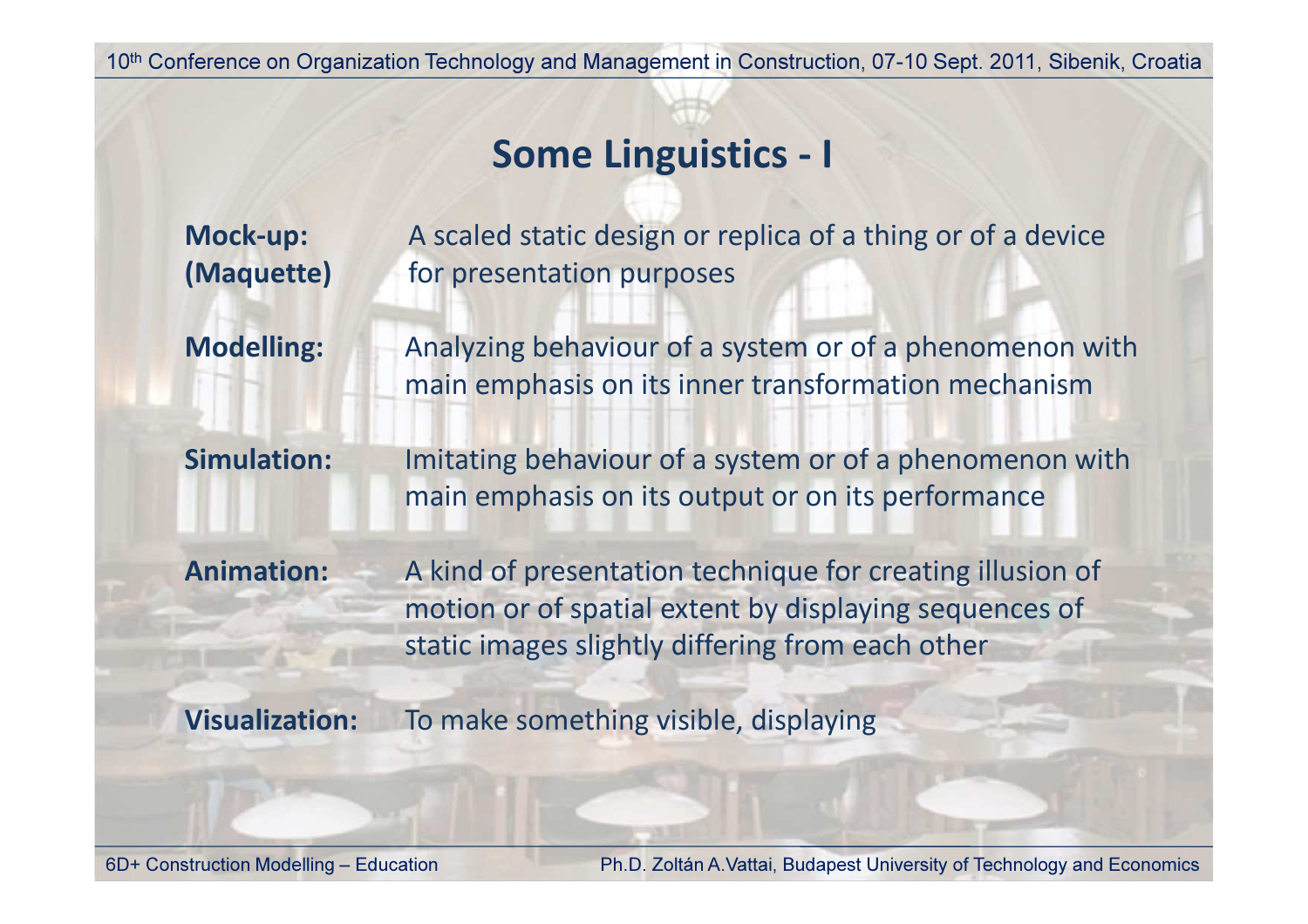## Some Linguistics - II

| <b>Building:</b>                 | "The product"<br>"The process"<br>- as activity     | - as an object                              |
|----------------------------------|-----------------------------------------------------|---------------------------------------------|
| <b>Construction:</b>             | "The structure"<br>"The process"<br>$-$ as activity | - as system of joint elements               |
| <b>Building Management (BM):</b> |                                                     | Maintaining/operating a house (a facility)  |
| <b>Facility Management (FM):</b> |                                                     | Developing/maintaining/operating a facility |
|                                  | <b>Construction Management (CM):</b>                | Managing the building process               |
|                                  | <b>Construction Site Management (CSM):</b>          | Managing the building site                  |
|                                  | <b>Building Information Modelling (BIM):</b>        | <b>Modelling INFORMATION flow</b>           |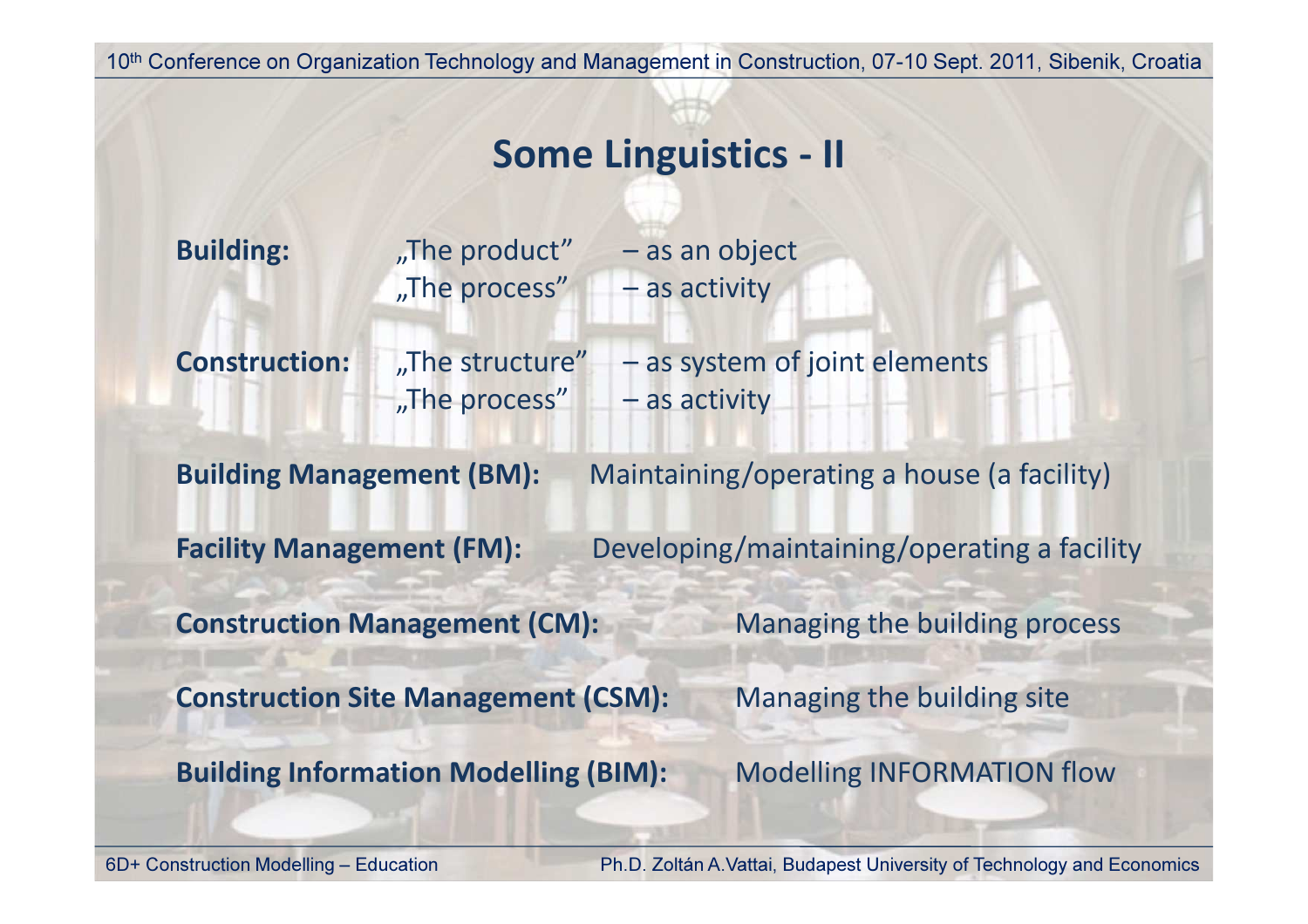# Building Information Modelling

Building Information Modeling (BIM) is <sup>a</sup> digital representation of physical andfunctional characteristics of a facility. A BIM is a shared knowledge resource for<br>information about a facility forming a reliable basis for desisions during its life information about <sup>a</sup> facility forming <sup>a</sup> reliable basis for decisions during its lifecycle; defined as existing from earliest conception to demolition.

/US National Building Information Model Standard Project Committee/

Key feature: Data interface - IFC (Industry Foundation Classes)

Original terminology by: Phil Bernstein, FAIA architect, Jerry Laiserin, Graphisoft"Virtual Building" Graphisoft ArchiCad, 1987

Creating a responsibility (job): BIM manager , Virtual Design to Contract (VDC) manager, VDC project manager (VDCPM)

4D BIM, 5D BIM, 6D BIM ….. TEKLA, Building Smart …. JBIM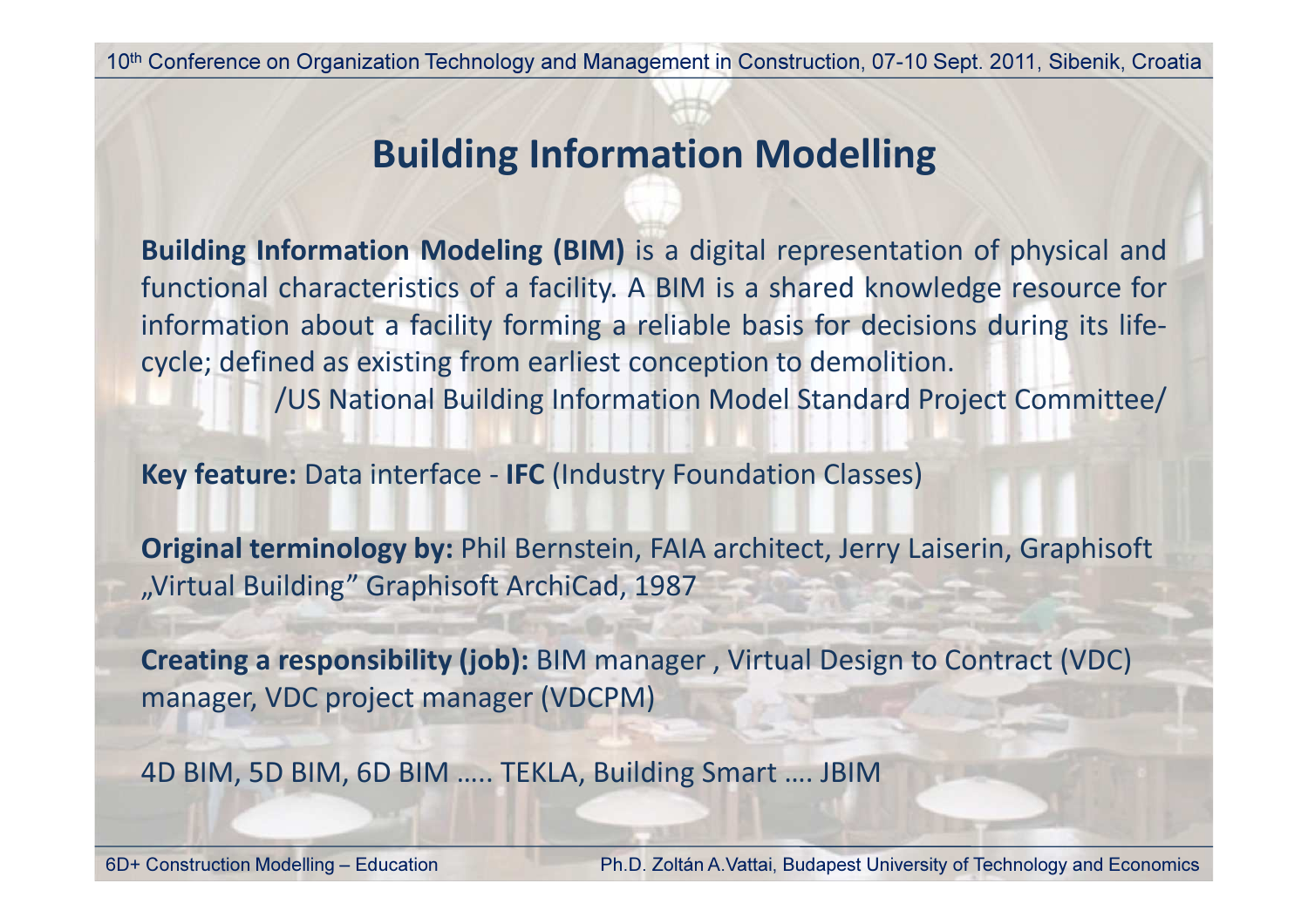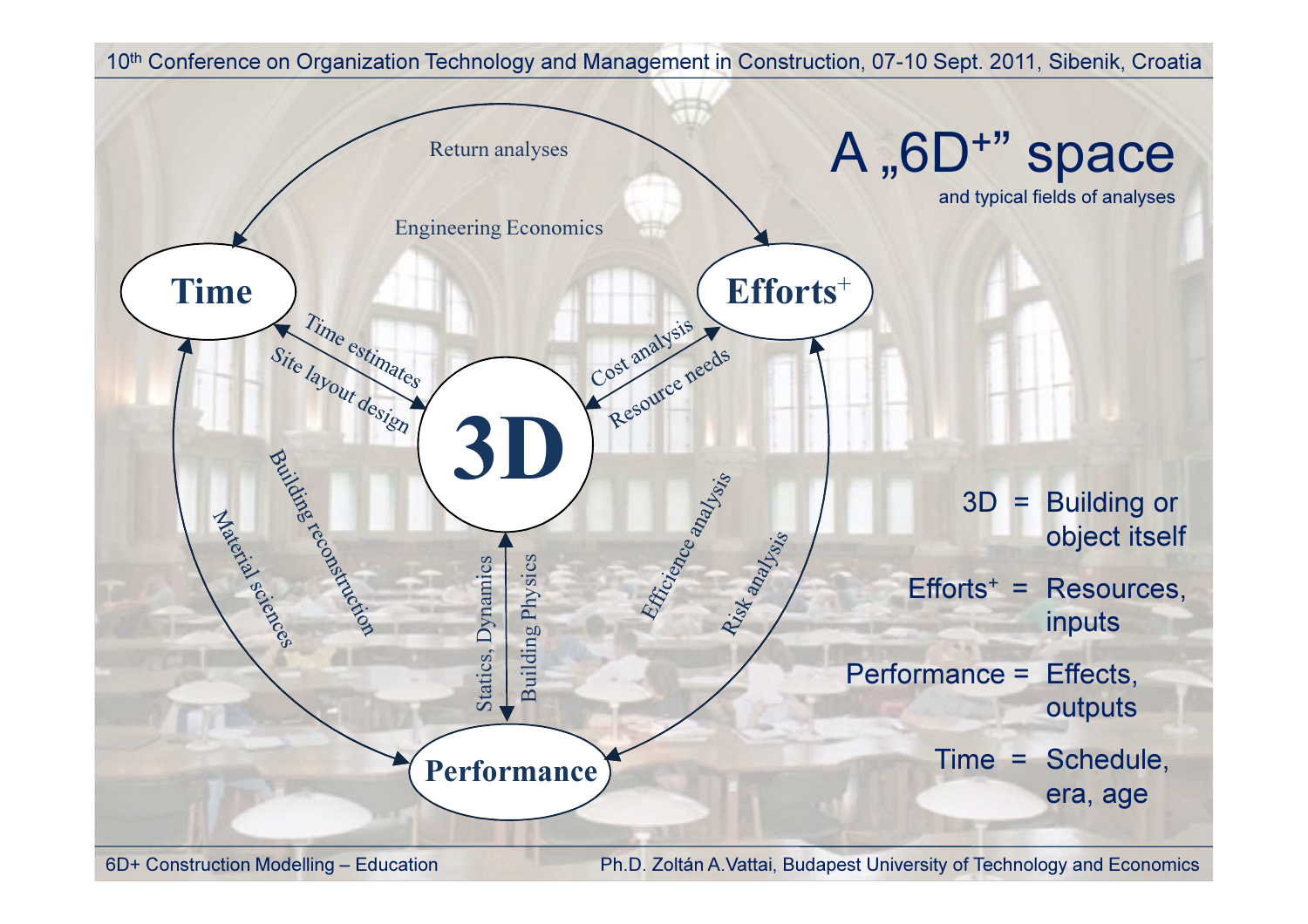#### Construction site 09.skp - SketchUp

File Edit View Camera Draw Tools Window Plugins Help

 $\Box$ el

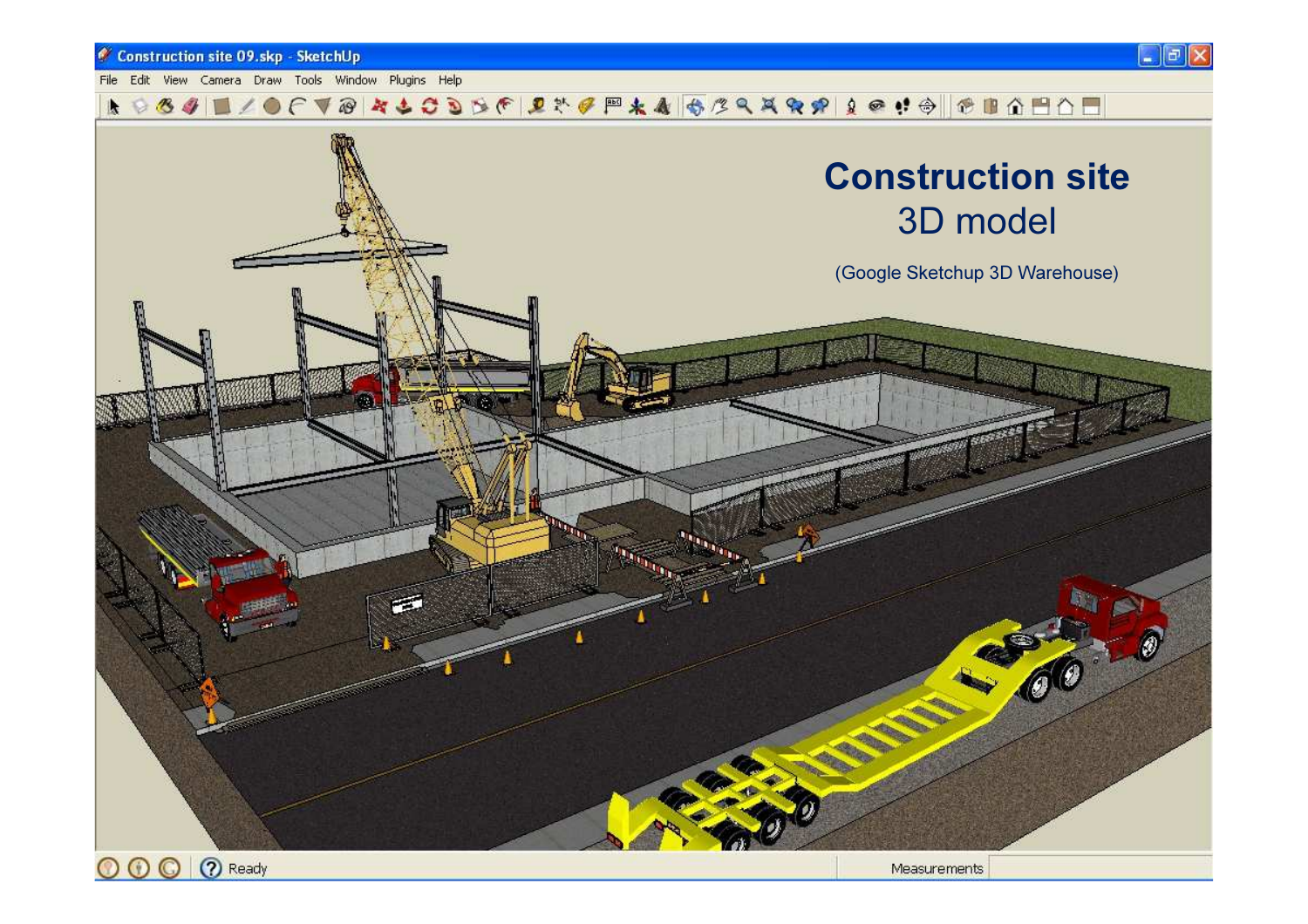## Fields of Utilization, Expectations

- Training and Education ( developing comprehensive thinking )  $\odot$
- Design and Architecture ( extend to completion and temporary conditions )
- Controlling and Monitoring ( planned versus actual conditions, deviation )
- Risk Analyses ( anticipating potential conflicts, hazards and dangers )
- Optimization ( new aspects of optimization, complex production models )
- Quality and Change Management (*virtual construction, "what if" analyses*)
- Health and Safety Management ( health and safety coordination, design )
- Conflict Management ( preventing and/or resolving conflicts )
- Site Management ( irregular technical solutions, extreme conditions )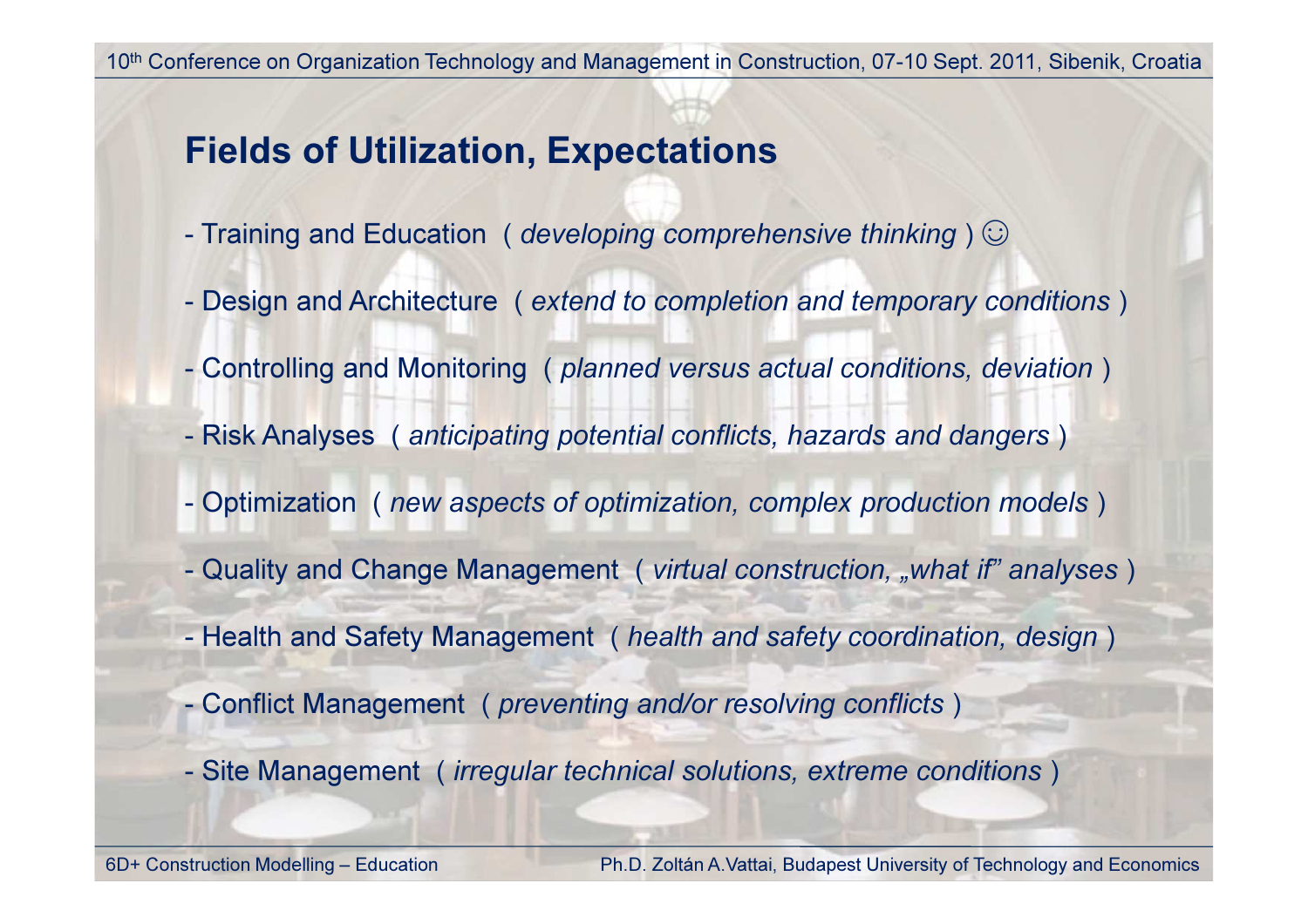### Research Fields and Targets

Modelling equipment, tools, products and technologies, forming a free database of 3D construction models  $\odot$ 

Developing standards for modelling and for elaboration of details for to develop effective computer models (considering processing time versus storage capacity)

Analyzing and searching algorithms for modelling temporary conditions and behaviour of structures and equipment for to develope interactive construction modelling systems

Searching data structures to find communication interfaces between software systems

Testing potential utilization of 6D+ models at real construction projects  $\odot$ 

Testing and quantifying benefits and synergy of multidimensional models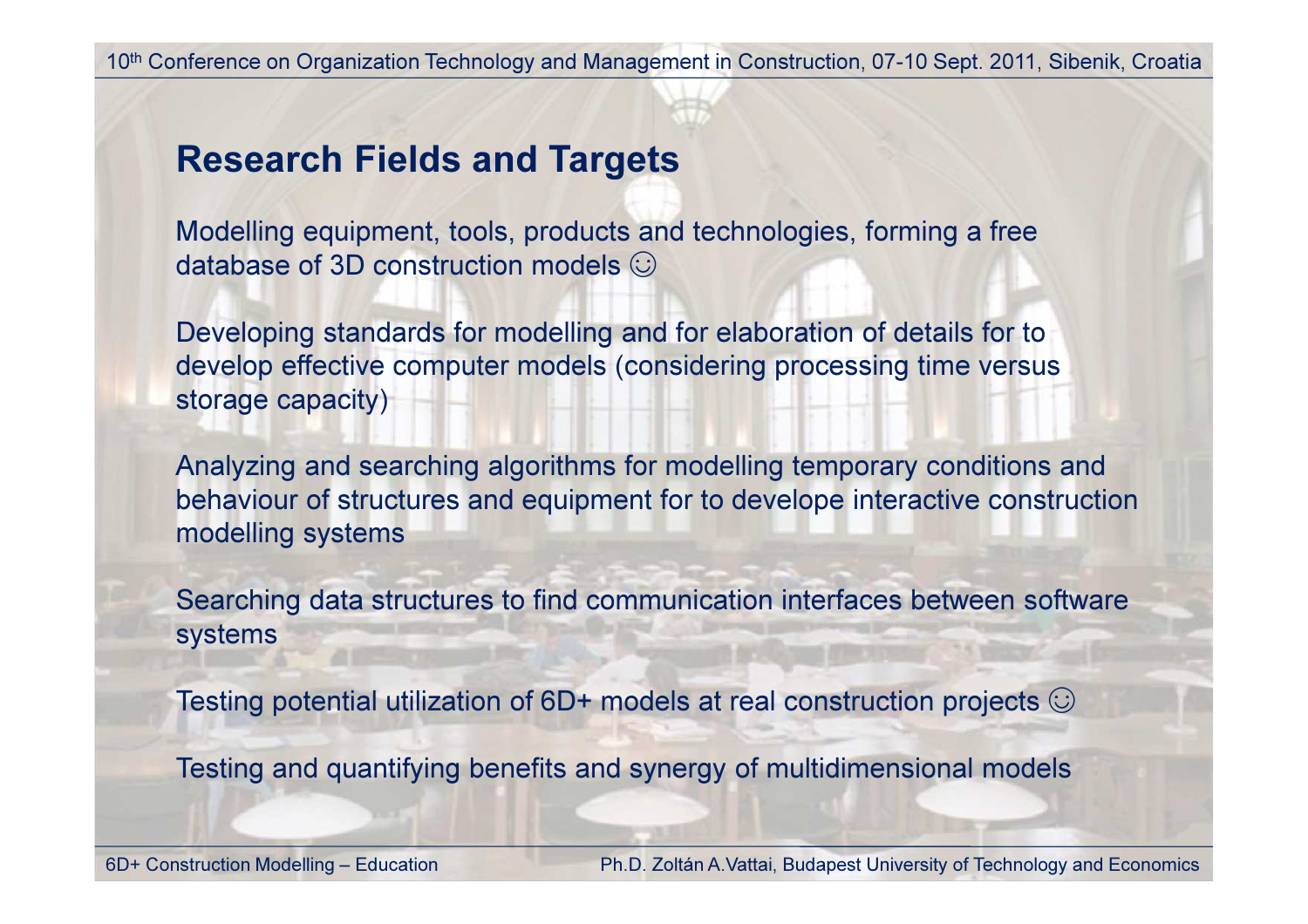

## 6D+ representationof progression

(on a 2D display)



Details from Diploma work of

Viktor HorváthFaculty of Civil Engineering

BUTE DCT&M, 2010

(Original drawing by Graphisoft Archicad)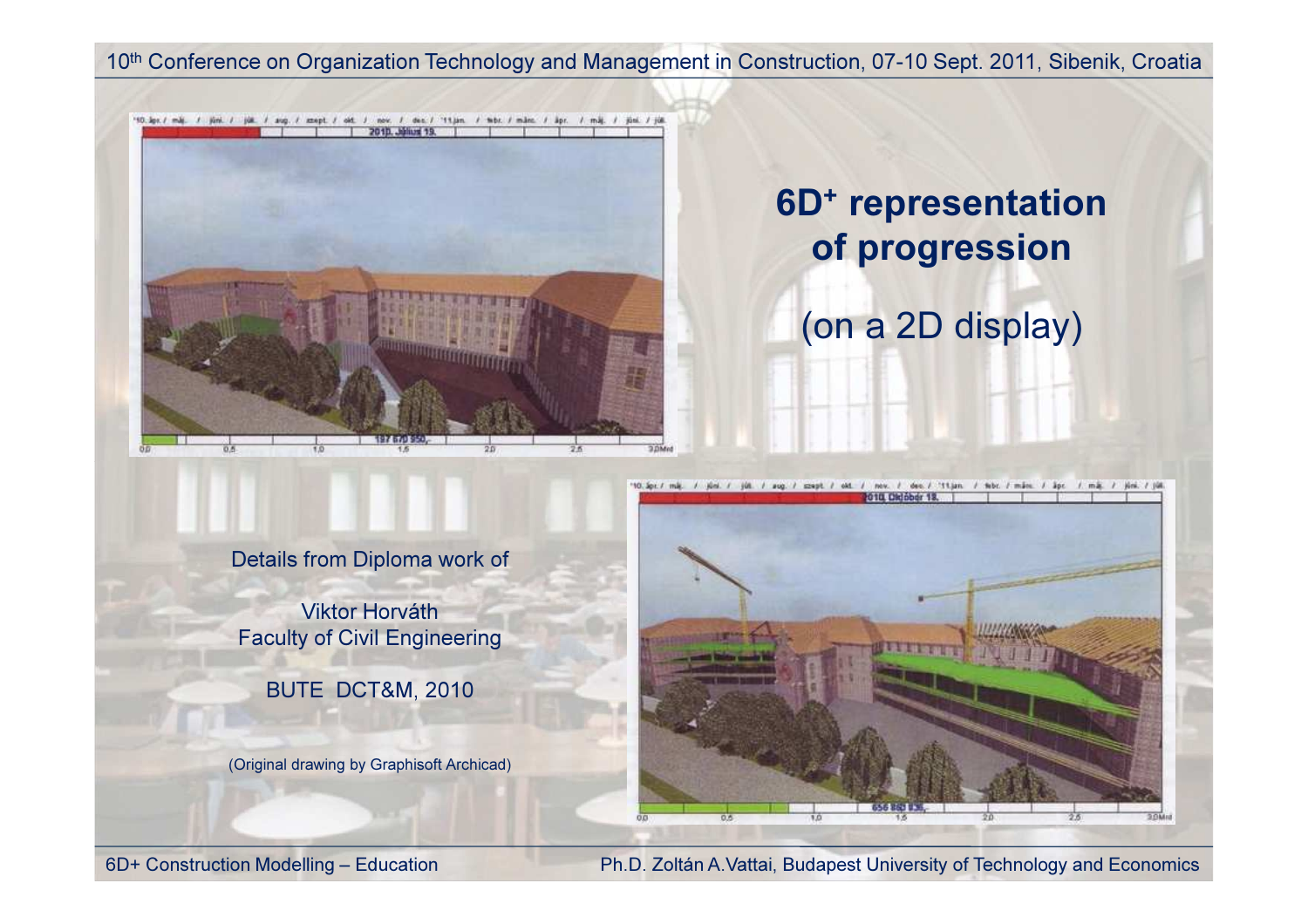# "Simulating" a 5D<sup>+</sup> model



Details from Diploma work of Tibor Bajkai, Faculty of Civil Engineering, BUTE DCT&M, 2010

(Original drawing by AutoDesk AutoCad)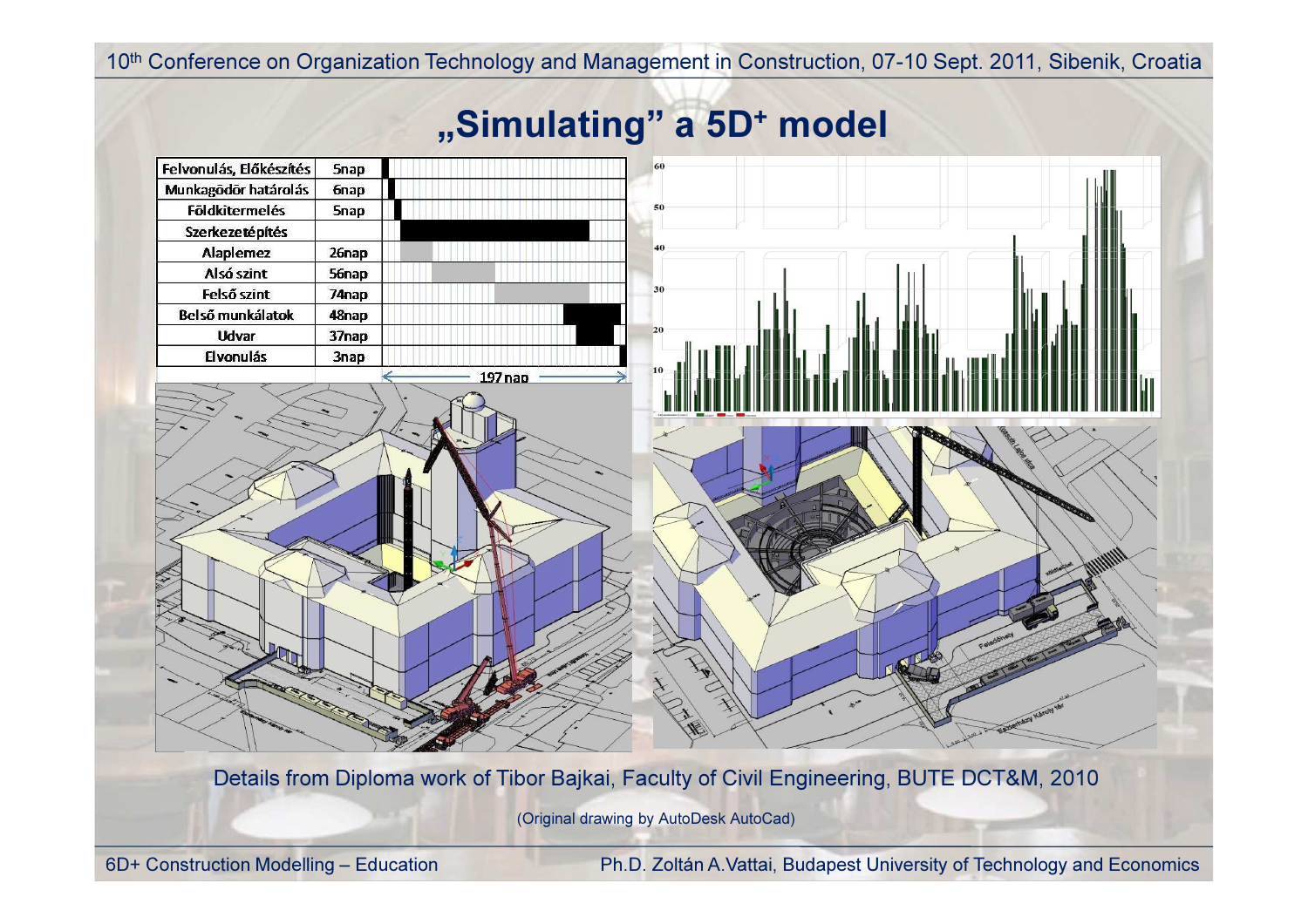# "Simulating" a 4D modell

|                                     | lidő.   |            | 2011. Augusztus<br>2526272829303101020304050607080910111213141516171819202122232425262728293031010203040506070809101112131415161718192021222324252627282930010203 | 2011. Szeptember                            |
|-------------------------------------|---------|------------|-------------------------------------------------------------------------------------------------------------------------------------------------------------------|---------------------------------------------|
| -3. Garázsszint építése             | 39n     | 2011 07 19 |                                                                                                                                                                   | 2011.09.21.                                 |
| A/1épületrész vb falak és pillérek  | 8n      | 201107     | 2011.08.09.                                                                                                                                                       |                                             |
| A/1 épületrész födém                | 15n     |            | $2011$ os $\sqrt{24}$                                                                                                                                             | 2011.0S30.                                  |
| B épületrész vb falak és pillérek   | 8n      |            | $2011050 +$<br>ապրացո                                                                                                                                             |                                             |
| B épületrész födém                  | 15n     |            | 2011 0ST                                                                                                                                                          | 2011 09:05                                  |
| C épületrész vb falak és pillérek   | 8n      |            | 2011 03:10-<br><b>20110319.</b>                                                                                                                                   |                                             |
| C épületrész födém                  | 15n     |            | 2011.03                                                                                                                                                           | $-2011.09.09$ .                             |
| D épületrész vb falak és pillérek   | 8n      |            | $2011.051 +$<br>2011.08.25                                                                                                                                        |                                             |
| D épületrész födém                  | 15n     |            | 2011 08:58                                                                                                                                                        | 2011 09 15                                  |
| A/2 épületrész vb falak és pillérek | 8n      |            | 2011.03                                                                                                                                                           | <u>2011.0831.</u>                           |
| A/2 épületrész födém                | 15n     |            | 2011 09:0                                                                                                                                                         | 2011-09-21                                  |
| -2. Garázsszint építése             | 39n     |            | 2011 os 1 c                                                                                                                                                       |                                             |
| A/1épületrész vb falak és pillérek  | 8n      |            | 2011 031                                                                                                                                                          | 2011 09:06                                  |
| A/1 épületrész födém                | 15n     |            |                                                                                                                                                                   | 2011090<br>2011 09:27.                      |
| المتكسب وكالمتحاف والمتحدث والمتحدث | $\circ$ |            | 20111001                                                                                                                                                          | כור סמור הב                                 |
|                                     |         |            |                                                                                                                                                                   | <b>METER AND DESCRIPTION</b>                |
|                                     |         |            |                                                                                                                                                                   | 0 O O O<br>i bo<br><b>BU</b><br>100<br>0 om |

Details from Diploma work of Beatrix Strauss, Faculty of Civil Engineering, BUTE DCT&M, 2011

(Original drawing by Google Sketchup, equipment downloaded from Google Sketschup 3D Warehouse)